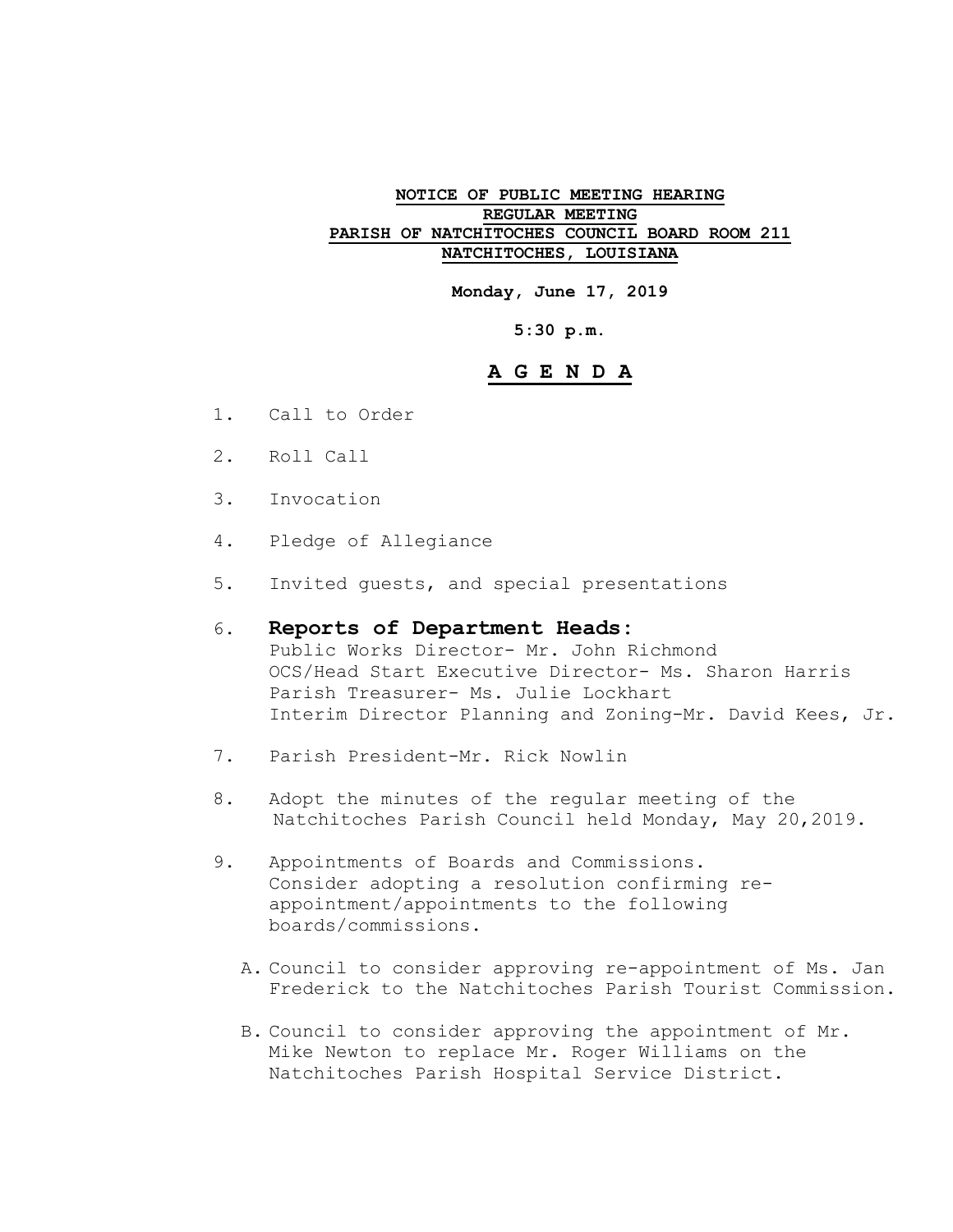- C. Council to consider approving the appointment of Mr. Richard Johnson to the Natchitoches Parish Tourist Commission.
- D. Council to consider approving the appointment of Mr. Mike Newton to the Natchitoches Regional Medical Board.

### 10. **First Adoption of proposed Ordinances**:

A. Council to consider Introducing Ordinance 010-2019 for a budget amendment to the Operating Budget for a highway fund amendment.

## **Public Hearings:**

- A**.** Council to Adopt Ordinance 004-2019 to effect a zoning change from an R-2 Residential District for multi-family residences to an R-1 Residential District for single family residences on Lots 2 and 5 of Angler's Paradise Park Subdivision situated in Sections 27 and 28, Township 9 North, and Range 6 West along Hampton Road in Natchitoches, as shown on the Survey attached hereto (Municipal Address: Unassigned); and otherwise to provide with respect thereto.
- B. Council to Adopt Ordinance 005-2019 to effect a zoning change from an I-A Industry-Agriculture District to an B-1 Business District for single family residences on a 23.57 acre parcel situated in Section 41, Township 7 North, Range 7 West along Louisiana Highway 120 in Natchez, as shown on the Survey attached hereto (Municipal Address: Unassigned); and otherwise to provide with respect thereto.
- C. Council to Adopt Ordinance 006-2019 to effect a zoning change from an RMH-1 Residence District for single family residences and manufactured homes to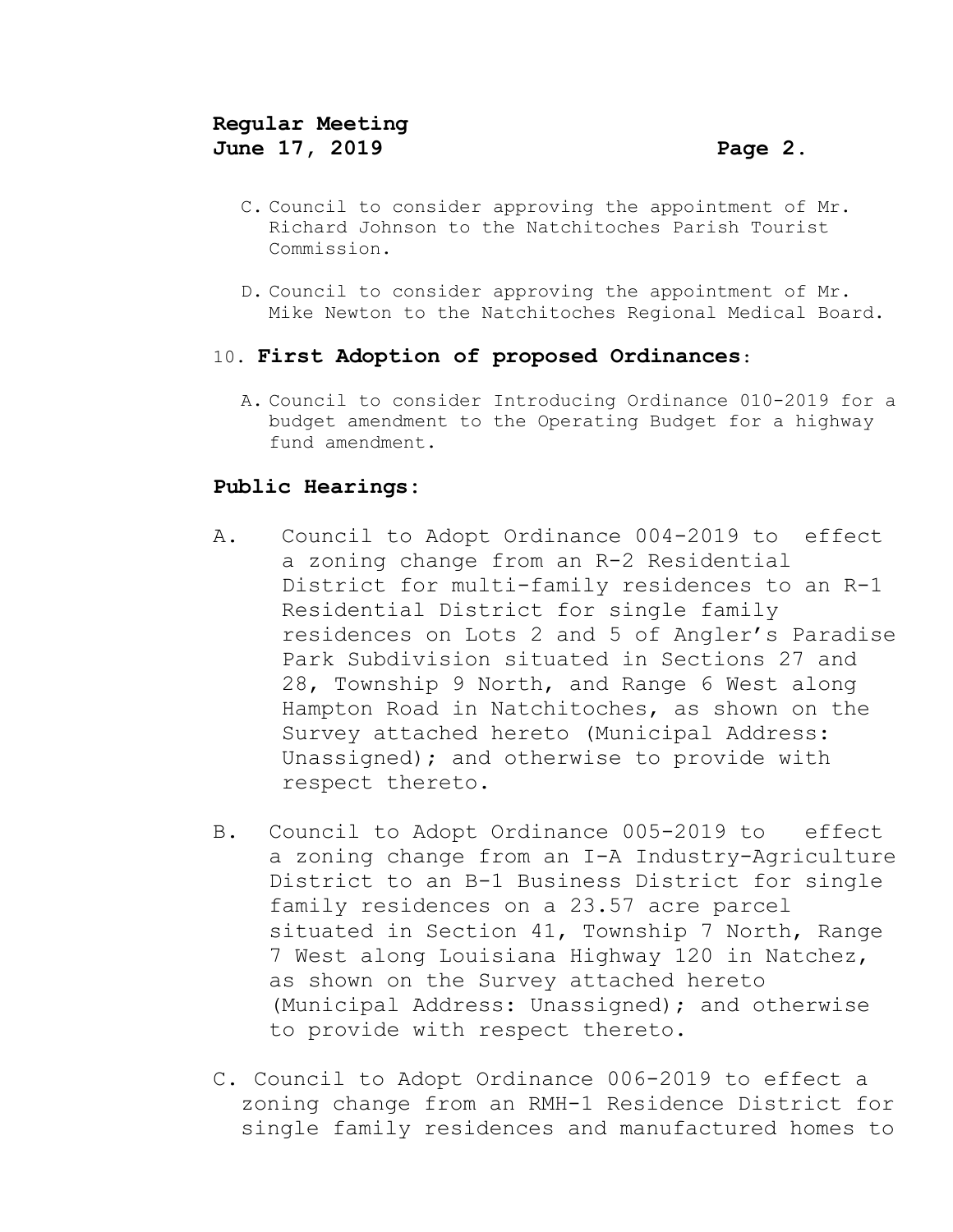an R-3 Residence District for multi-family residences on a 1.87 acre parcel situated in Section 13, Township 9 North, and Range 8 West,

### **Regular Meeting June 17, 2019 Page 3.**

as shown on the Survey attached hereto with an address of 761 Highway 504 in Natchitoches; and otherwise to provide with respect thereto.

- D. Council to Adopt Ordinance 007-2019 to effect a zoning change from an R-2 Residential District for multi-family residences to an R-1 Residential District for single family residences on Lots A, B, C, and D of Angler's Paradise Park Subdivision situated in Sections 28 and 40, Township 9 North, and Range 6 West along Hampton Road in Natchitoches, as shown on the Survey attached hereto (Municipal Address: Unassigned); and otherwise to provide with respect thereto.
- E. Council to Adopt Ordinance 008-2019 to adopt Amendment No. 1 to the 2019 Capital Improvements Budget.

### **Action on Proposed Ordinances:**

A. Council to Adopt Ordinance 004-2019 to effect a zoning change from an R-2 Residential District for multi-family residences to an R-1 Residential District for single family residences on Lots 2 and 5 of Angler's Paradise Park Subdivision situated in Sections 27 and 28, Township 9 North, and Range 6 West along Hampton Road in Natchitoches, as shown on the Survey attached hereto (Municipal Address: Unassigned); and otherwise to provide with respect thereto.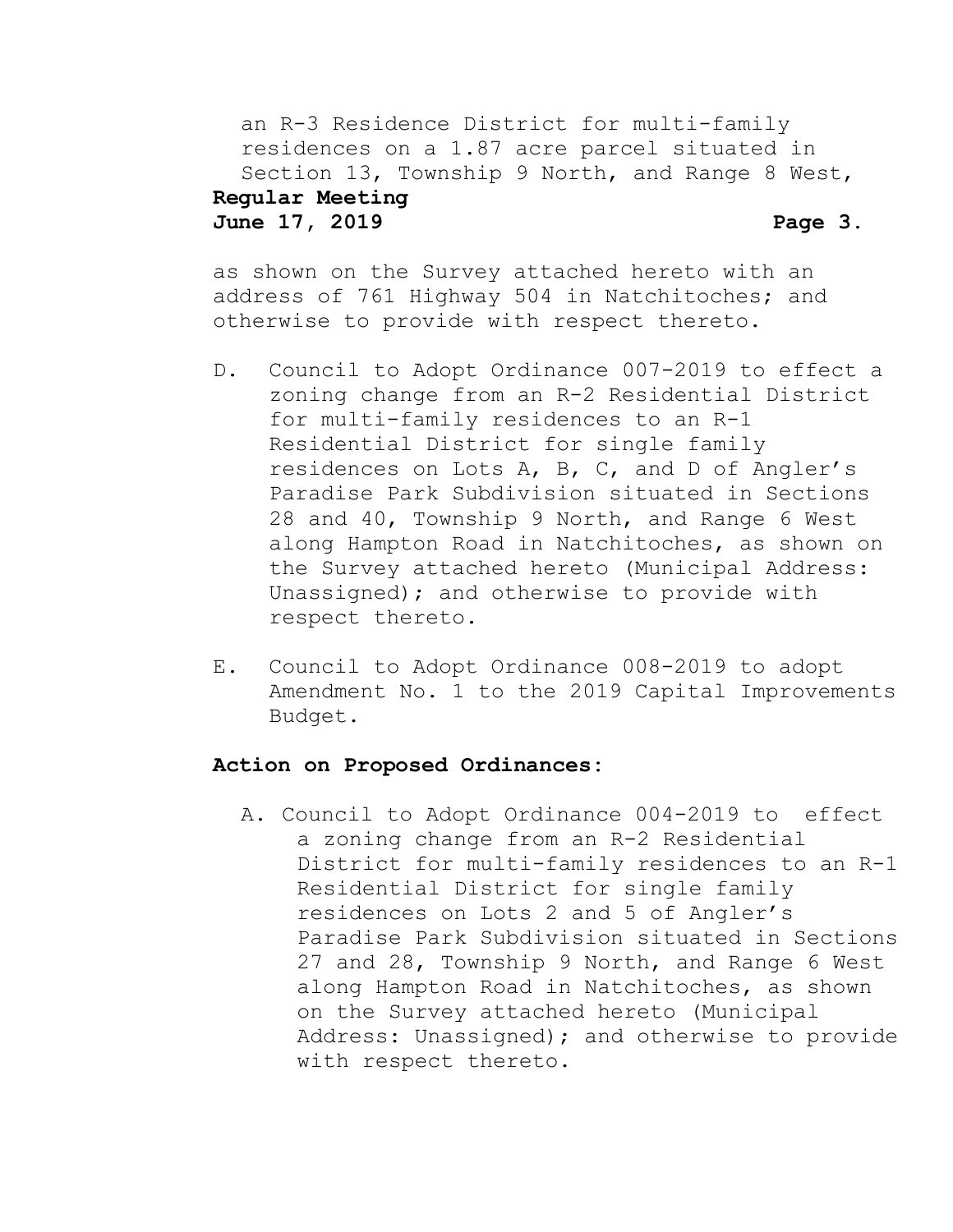B. Council to Adopt Ordinance 005-2019 to affect a zoning change from an I-A Industry-Agriculture District to an B-1 Business District for single family residences on a

### **Regular Meeting June 17, 2019 Page 4.**

23.57-acre parcel situated in Section 41, Township 7 North, Range 7 West along Louisiana Highway 120 in Natchez, as shown on the Survey attached hereto; and otherwise to provide with respect thereto.

- C.Council to Adopt Ordinance 006-2019 to effect a zoning change from an RMH-1 Residence District for single family residences and manufactured homes to an R-3 Residence District for multifamily residences on a 1.87 acre parcel situated in Section 13, Township 9 North, and Range 8 West, as shown on the Survey attached hereto with an address of 761 Highway 504 in Natchitoches; and otherwise to provide with respect thereto.
- D.Council to Adopt Ordinance 007-2019 to effect a zoning change from an R-2 Residential District for multi-family residences to an R-1 Residential District for single family residences on Lots A, B, C, and D of Angler's Paradise Park Subdivision situated in Sections 28 and 40, Township 9 North, and Range 6 West along Hampton Road in Natchitoches, as shown on the Survey attached hereto (Municipal Address: Unassigned); and otherwise to provide with respect thereto.
- E.Council to Adopt Ordinance 008-2019 to adopt Amendment No. 1 to the 2019 Capital Improvements Budget.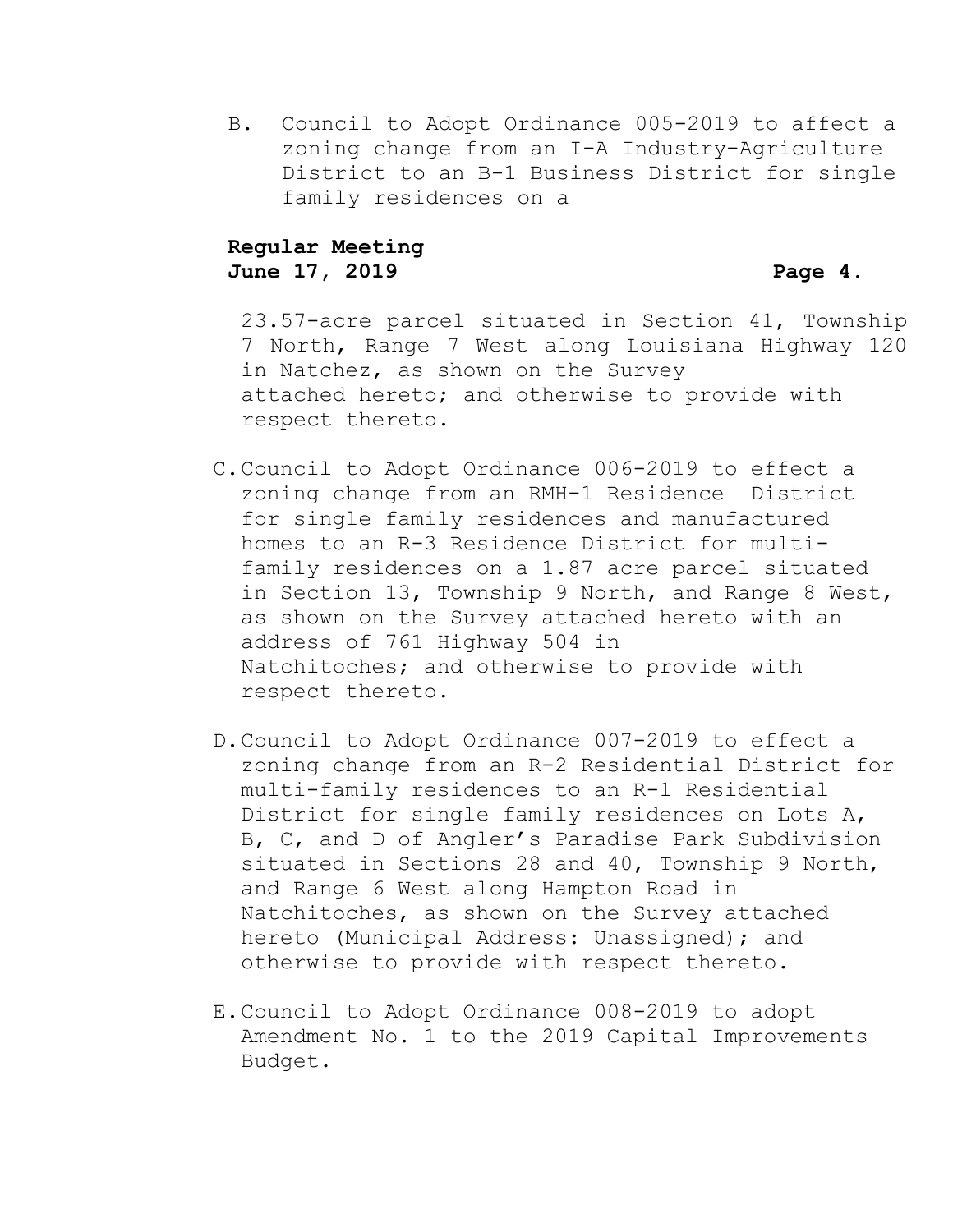**Regular Meeting June 17, 2019 Page 5.**

### **Resolutions:**

- A. Council to consider authorizing the Parish President to acquire a credit card from Exchange Bank in the name of the Natchitoches Parish Government.
- B. Council to consider adopting a Resolution authorizing the Parish President to execute an agreement with the Natchitoches Community Alliance for economic development services.
- C. Council to consider adopting a Resolution of plans and policies, appointments and authorization of individuals for compliance with the LCDBG regulations.

### 11**. Other Agenda Items:**

- A. Council to consider approving that a Citizen Participation Plan/Citizen Complaint Procedure be adopted, and the Chief Administrative Official be appointed as Citizen Complaint Officer for compliance with the LCDBG program.
- B. Council to consider approving authorizing the Chief Elected Official to proceed with the development of the LCDBG proposal taking into consideration citizen participation requirements and views of the governing body.
- C. Council to consider approving that a Procurement Policy be adopted for compliance with the LCDBG program.